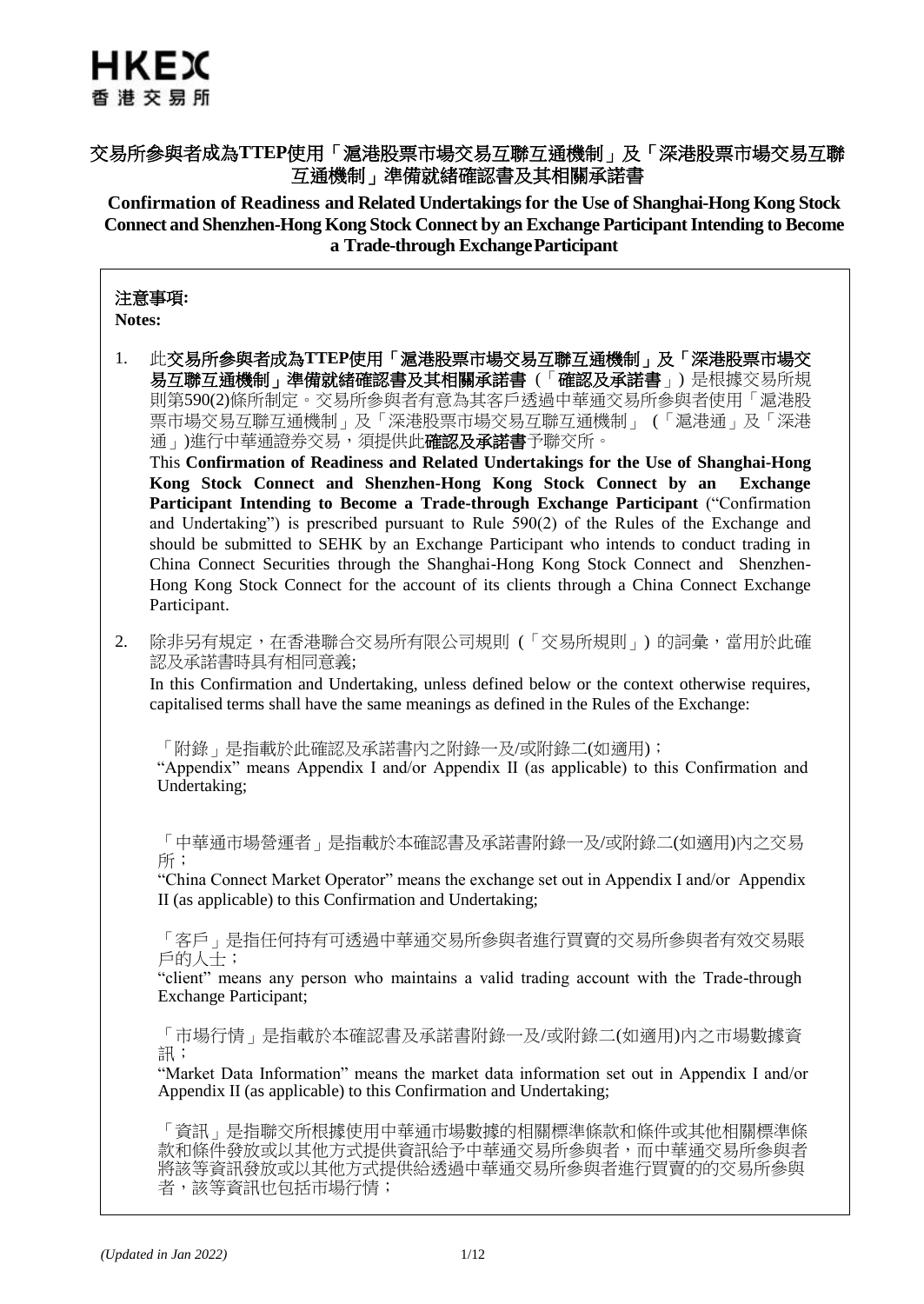|    | "Information" means the information that is disseminated or otherwise made available to the<br>China Connect Exchange Participant by SEHK under SEHK's relevant Standard Terms and<br>Conditions For Use Of China Connect Market Data or such other relevant Standard Terms and<br>Conditions and which is disseminated or otherwise made available to the Trade-through<br>Exchange Participant by the China Connect Exchange Participant, including the Market Data<br>Information;       |
|----|---------------------------------------------------------------------------------------------------------------------------------------------------------------------------------------------------------------------------------------------------------------------------------------------------------------------------------------------------------------------------------------------------------------------------------------------------------------------------------------------|
|    | 「交易所規則」是指聯交所之規則,而"規則"須據此解釋;<br>"Rules of the Exchange" means the Rules of SEHK, and "Rule" shall be construed<br>accordingly;                                                                                                                                                                                                                                                                                                                                                               |
|    | 「聯交所」是指香港聯合交易所有限公司;<br>"SEHK" means The Stock Exchange of Hong Kong Limited; and                                                                                                                                                                                                                                                                                                                                                                                                            |
|    | 「TTEP」是指根據聯交所規則 590 (1) 條所述之交易所參與者;<br>"Trade-through Exchange Participant" means an Exchange Participant referred to in Rule<br>$590(1)$ .                                                                                                                                                                                                                                                                                                                                                 |
| 3. | 在填寫本確認及承諾書前,請細閱所有刊載予香港交易所網站,網址:<br>www.hkex.com.hk/mutualmarket c, 之文件, 包括評估就通過中華通交易所參與者買賣中華<br>通證券的交易所參與者準備狀況之檢查清單及交易所規則。<br>Please read all the documents posted on the HKEX website at www.hkex.com.hk/mutualmarket,<br>including the Checklist for Assessing Readiness for trading in China Connect Securities through<br>a China Connect Exchange Participant by Exchange Participant, and the Rules of the Exchange<br>carefully before completing this Confirmation and Undertaking. |
| 4. | 請將填妥的確認及承諾書以電郵OTPC@hkex.com.hk 或傳真2521-7899遞交予香港交易<br>及結算所有限公司交易部。<br>The completed Confirmation and Undertaking should be returned to Trading Operations of Hong<br>Kong Exchanges and Clearing Limited by email <b>OTPC@hkex.com.hk</b> or by fax at 2521-7899.                                                                                                                                                                                                                           |
| 5. | 如有查詢,請聯絡香港交易所參與者一般查詢熱線:2840-3626。<br>For enquiries, please contact HKEX - Participant General Enquiry Hotline at 2840-3626.                                                                                                                                                                                                                                                                                                                                                                 |
|    |                                                                                                                                                                                                                                                                                                                                                                                                                                                                                             |

### 第一部分 **–** 交易所參與者資料 **Part I – Exchange Participant Information**

| 交易所参與者名稱:                                    | (中文)<br>(in Chinese) |                         |  |
|----------------------------------------------|----------------------|-------------------------|--|
| Name of Exchange<br>Participant :            | (英文)<br>(in English) |                         |  |
| 交易所参與者代號:<br><b>Exchange Participant ID:</b> |                      |                         |  |
| 聯絡人名稱:<br>Name of Contact Person:            |                      | 職銜:<br>Position:        |  |
| 電話號碼:<br>Telephone Number:                   |                      | 電郵地址:<br>Email Address: |  |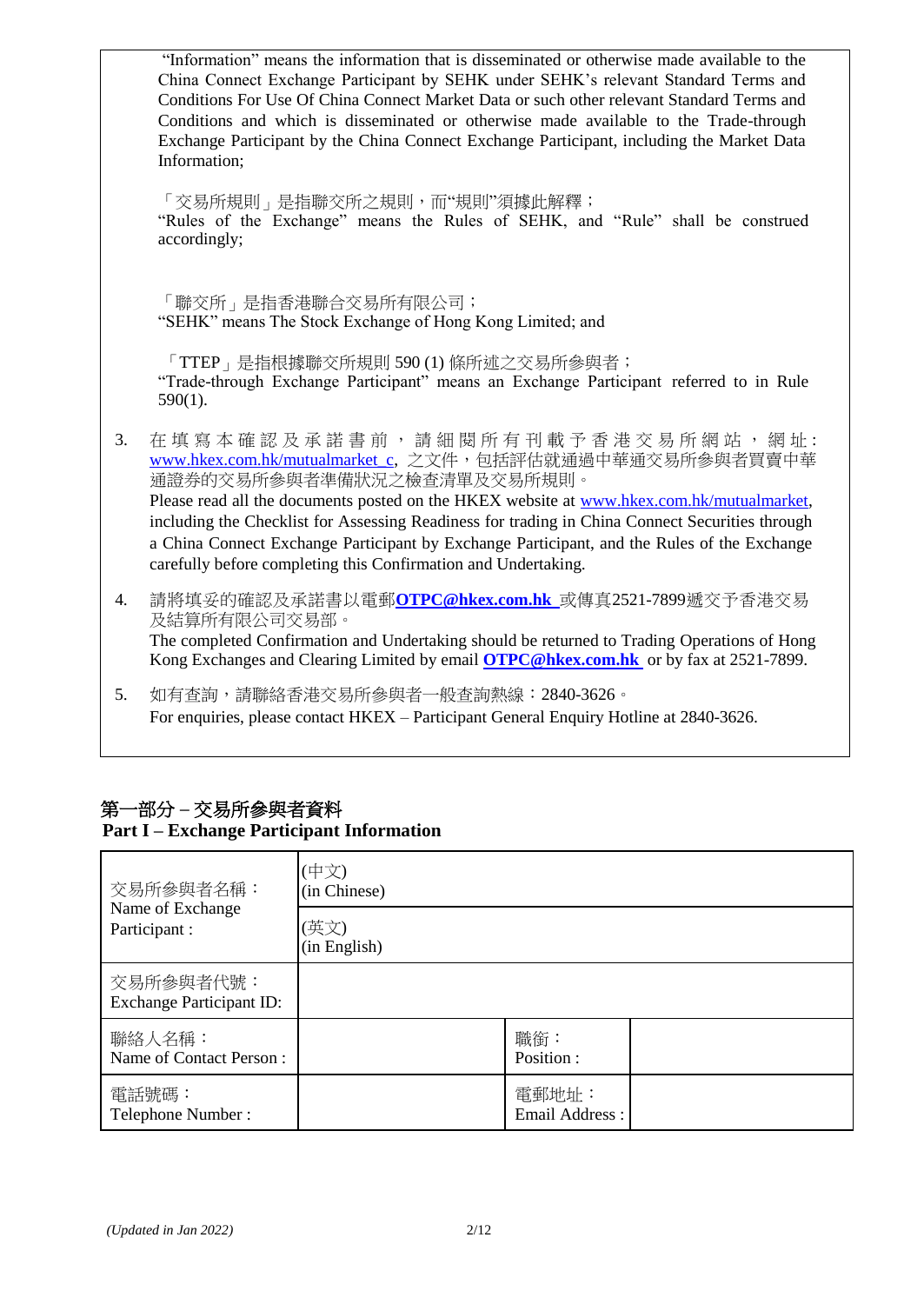第二部分 – 交易所參與者之確認(在以下適當的空格內加上 √ 號)

## **Part II – Confirmation by Exchange Participant** (please check the appropriate boxes below)

 本公司確認有足夠的能力(包括前端 / 後勤辦公室系統支援、操作程序、內部流程、控制程 序和客戶文件)處理客戶買賣中華通證券之要求及指示,及已訂立適當的安排,以確保本公 司能妥善地通過中華通交易所參與者執行客戶的訂單。 We confirm that we have adequate capabilities (including support from front / back office systems, operational procedures, internal processes, control procedures and client documentation) to handle clients' requests and instructions in buying and selling China Connect Securities, and have entered into appropriate arrangements to ensure that we can properly execute their orders through a China Connect Exchange Participant. 本公司確認已作出安排、制定程序和政策,以確保本公司能與中華通交易所參與者按時履行 對中華通證券交易,包括以人民幣款項之交收責任。 We confirm that we have arrangements, procedures and policies in place to ensure the timely settlement of transactions on China Connect Securities including the settlement of money obligations in RMB with China Connect Exchange Participant(s). 本公司確認已與託管人(如適用)就處理轉讓中華通證券作出安排和制定程序。 We confirm that we have arrangement and procedures in place with our custodians (if applicable) to handle the transfer of China Connect Securities for the settlement of sell transactions.

### 第三部分 **–** 交易所參與者之確認及聲明

**Part III –Declaration and Undertaking by Exchange Participant**

### 致**:** 香港聯合交易所有限公司**(**「聯交所」**)**

**To: The Stock Exchange of Hong Kong Limited ("SEHK")**

本公司,

We, <u>the contract of the contract of the contract of the contract of the contract of the contract of the contract of the contract of the contract of the contract of the contract of the contract of the contract of the contr</u>

1. 確認本公司已就使用中華通服務及中華通證券閱讀交易所規則第 590 條及相關章節,並**明白** 本公司作為 TTEP 之責任;

**confirm** that we have read Rule 590 and the relevant chapters of the Rules of the Exchange regarding the use of the China Connect Services and China Connect Securities and we **understand** our obligations as a Trade-through Exchange Participant;

2. **確認**本公司會遵守並接受所有不時生效之交易所規則,所有聯交所根據交易所規則不時刊載或 指定之程序、要求、規例、條件和指引,及所有不時生效之適用法規約束,並**同意**在任何不遵 守之情況下接受紀律處分;

**confirm** that we shall at all times comply with and be bound by the Rules of the Exchange as in force from time to time and all procedures, requirements, regulations, conditions and guidance published or prescribed by SEHK from time to time pursuant to the Rules of the Exchange and all applicable laws as in force from time to time; and **agree** that any non-compliance shall render us liable to disciplinary proceedings;

- 3. 同意並授權聯交所及/或香港交易所透過香港交易所網站或其他途徑向公眾披露本公司準備就緒透過中 華通交易所參與者使用「滬港通」及「深港通」為本公司客戶進行中華通證券交易; **agree and authorise** SEHK and/or HKEX to publish our name on the HKEX website or via other channels to inform the public of our readiness to conduct trading in China Connect Securities through the use of Shanghai-Hong Kong Stock Connect and Shenzhen-Hong Kong Stock Connect for the account of our clients through a China Connect Exchange Participant;
- 4. 聲明在此確認書的確認全屬完整、真實及正確。同時,本公司並沒有因任何陳述或遺漏而導致 該等確認有任何不真確或誤導的成份;

**declare** that the confirmation provided herein is complete, true and correct and that we have not made or omitted to make any statements or omissions which would render such confirmation untrue or misleading;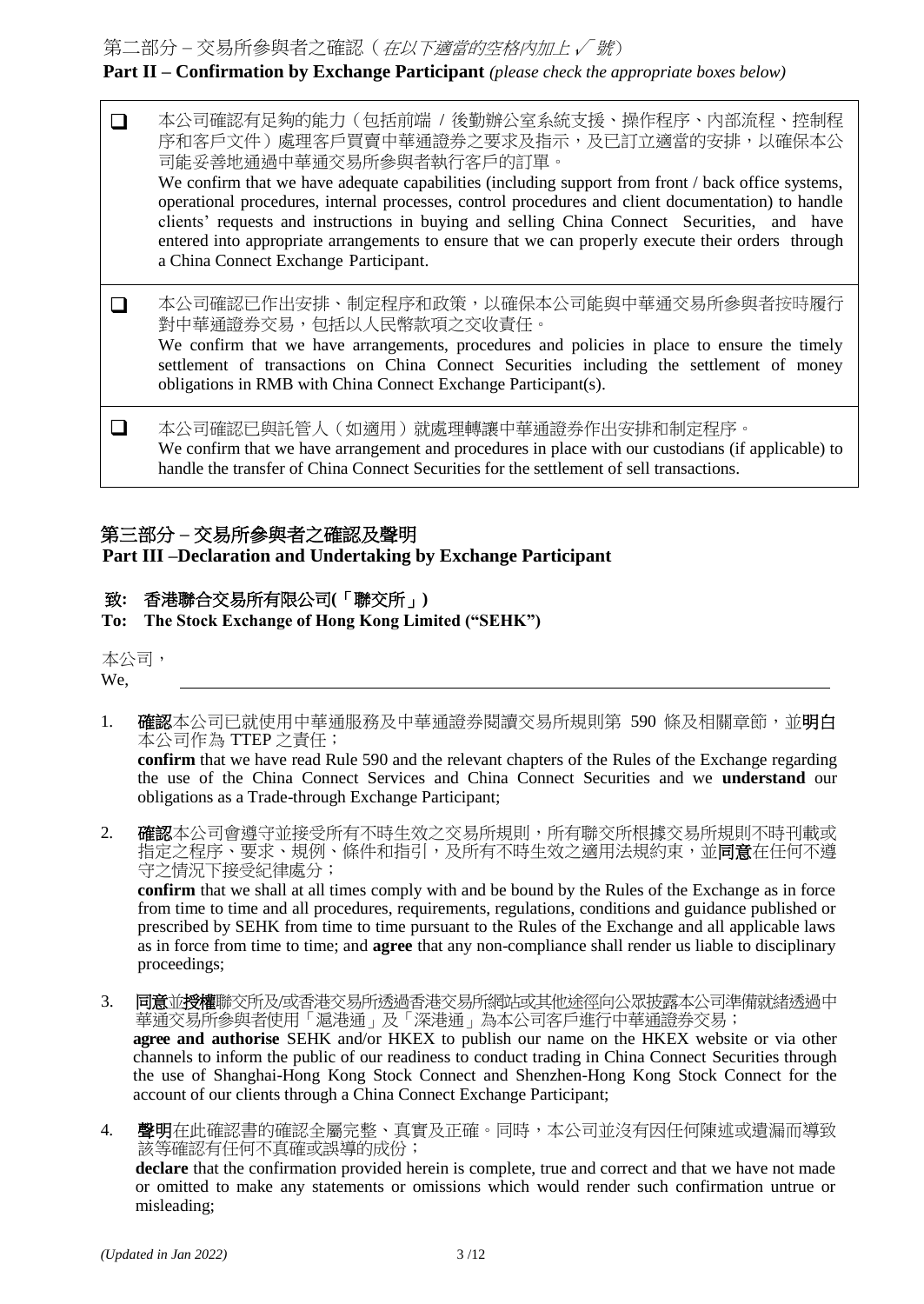- 5. 確認本公司明白聯交所會對在有關使用「滬港通」及「深港通」之確認書上作出虛假或錯誤 引導聲明(包括確認本公司內部系統和運作準備就緒 )的交易所參與者採取紀律處分; **confirm our understanding** that SEHK may take disciplinary proceedings against an Exchange Participant which has made a false or misleading representation in relation to its confirmation of readiness for the use of Shanghai-Hong Kong Stock Connect and Shenzhen-Hong Kong Stock Connect, including the confirmation made herein in regard to our system and operationalreadiness;
- 6. 同意聯交所及作為聯交所控制人的認可控制人又或任何作為聯交所控制人的認可控制人為其 控制人的公司,可將本公司的有關資料,透露予證監會、其他交易所、監管機構或政府機構 (不論於香港境內或境外) ; **consent** that SEHK, any recognized exchange controller which is the controller of SEHK or any company of which a recognized exchange controller which is controller of SEHK is a controller may disclose information relating to us to the Commission, any exchange, regulatory, judicial or governmental authority (whether within or outside Hong Kong);
- 7. 當中華通交易所參與者是基於聯交所於使用中華通巿場數據的相關標準條款和條件或其他相 關標準條款和條件准許下發放或以其他方式提供市場行情予本公司時,本公司同意及承諾: where a China Connect Exchange Participant disseminates or makes available any Market Data Information to us, in consideration of SEHK allowing the China Connect Exchange Participant to do so under the relevant Standard Terms and Conditions For Use Of China Connect Market Data or such other relevant Standard Terms and Conditions, we **agree and undertake** that:
	- (i) 本公司不會向本公司客戶之外的任何個人或任何機構發放或提供市場行情; we shall not disseminate the Market Data Information to any person or any entity other than to our clients;
	- (ii) 本公司不會利用或容許使用市場行情作任何非法用途; we shall not use or permit the use of the Market Data Information for any illegal purpose;
	- (iii) 本公司不會將市場行情用於開發指數或其他可交易產品; we shall not use the Market Data Information for index computation and compilation and for deriving any tradable products;
	- (iv) 符合上述 7.(iii) 條,本公司只會於其日常業務運作中使用市場行情 (其中不包括發放市場 行情給任何個人或第三方,無論是否以獲利為目的),或讓本公司的軟件系統供應商使用 市場行情作為開發、連接或應用相關的軟件, 以為本公司及本公司客戶提供市場行情的 解析和應用的軟件服務; subject to 7(iii) above, we shall only use the Market Data Information for our own purposes, in the ordinary course of our own business (which shall not include the dissemination of Market Data Information to any persons or third parties, whether on a for-profit basis or otherwise), or for the purpose of enabling our software system suppliers to develop, connect or apply relevant software solutions to facilitate our and our client's use of the Market Data Information;
	- (v) 本公司會要求本公司的每一位客戶同意或承諾如下: we shall require each of our clients to agree or undertake as follows:
		- (a) 客戶應為市場行情的最終使用者及不可將市場行情向任何其他個人或機構轉發, 無論是免費或以其他方式; the client shall only use the Market Data Information as an end-user and shall not disseminate the Market Data Information to any person or grant any person any access to the Market Data Information, whether free of charge or otherwise;
		- (b) 客戶不可使用或容許使用市場行情作非法用途; the client shall not use or permit the use of the Market Data Information for any illegal purpose;
		- (c) 客戶不會將市場行情用於開發指數及其他可交易產品; the client shall not use the Market Data Information for index computation and compilation and for deriving any tradable products;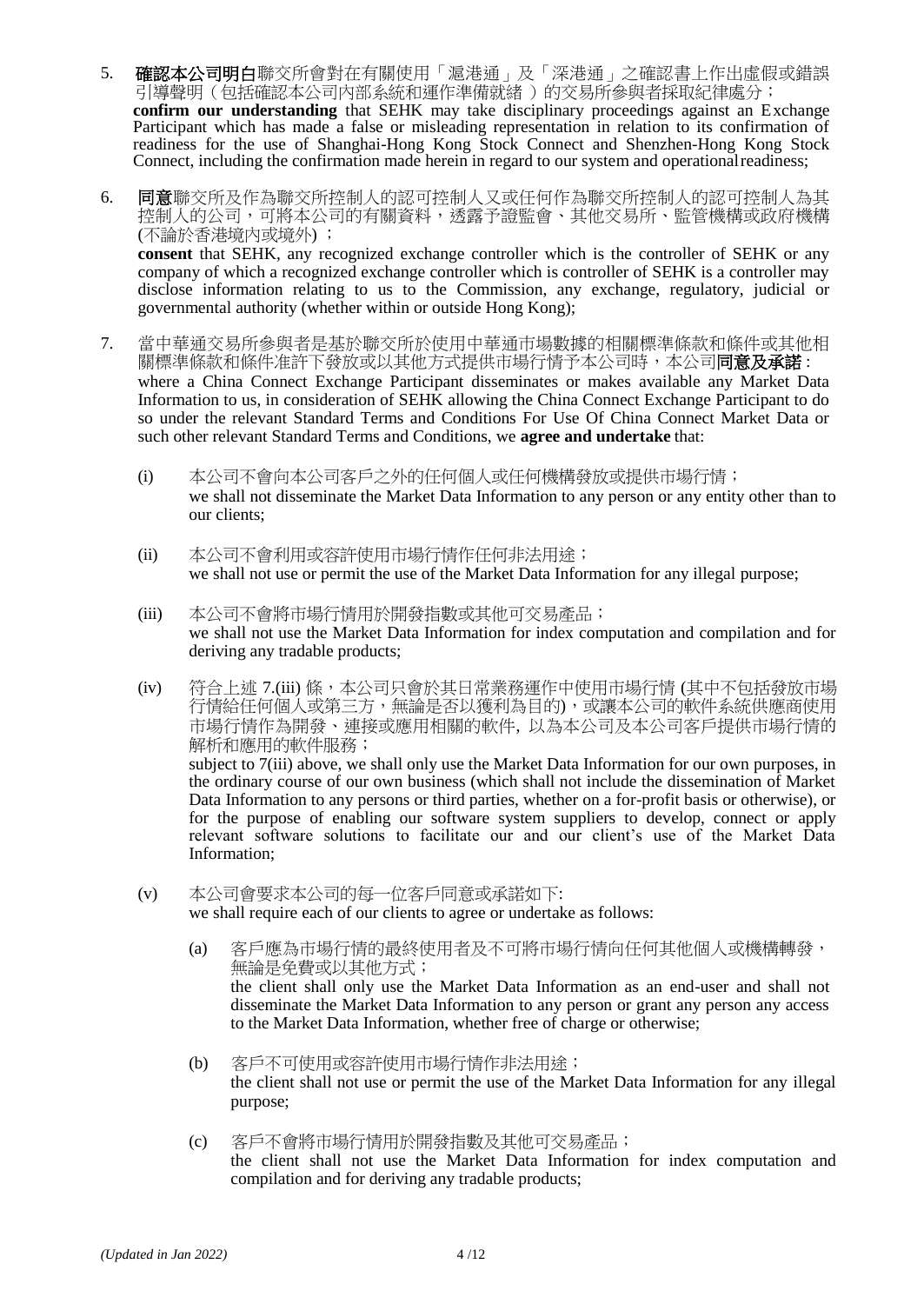- (d) 符合上述 7. (v)(c) 條,客戶只會於其日常業務運作中使用市場行情 (其中不包括發 放市場行情給任何個人或第三方,無論是否以獲利為目的),或讓客戶的軟件系統 供應商使用市場行情作為開發、連接或應用相關的軟件,以為客戶提供市場行情 的解析和應用的軟件服務; subject to  $7.(v)(c)$  above, the client shall only use the Market Data Information for its own purposes, in the ordinary course of its own business (which shall not include the dissemination of Market Data Information to any persons or third parties, whether on a for-profit basis or otherwise), or for the purpose of enabling its software system suppliers to develop, connect or apply relevant software solutions to facilitate its use of the Market Data Information;
- (vi) 本公司確認向客戶提醒及展示附件訂明的的免責聲明; we shall display a disclaimer in the form set out in the Appendix for the attention of our clients;
- (vii) 本公司將監察客戶對市場行情的使用 (包括本公司客戶或本公司客戶的軟件系統供應商 市場行情的使用);若本公司發現有任何以上 7.(v)(a) 至 (d)的違規事項,會立即通知聯交 所; we shall monitor the use of the Market Data Information by our clients (including any use of

the Market Data Information by our clients or our clients' software system suppliers) and shall report any breach of  $7.(v)(a)$  to  $(d)$  that we are aware of to SEHK promptly;

- (viii) 本公司將遵照聯交所對本公司或中華通交易所參與者不時推行及/或發出的任何關於資訊 發放或使用的要求、限制、方向及指引; we shall comply with any requirements, restrictions, directions and guidelines as SEHK may impose and/or issue to us or to the China Connect Exchange Participant from time to time concerning the dissemination or the use of the Information;
- (ix) 本公司如使用或欲使用任何在以上7.(i) 至 (iv) 所述情況以外之市場行情,須取得(載於 附錄內) 之中華通市場營運者或其代理人的同意或授權; we shall obtain consent or authorization from the China Connect Market Operator or the designated agent(s) of the China Connect Market Operator (as set out in the Appendix) if we use or wish to use any Market Data Information outside the scope of 7.(i) to (iv) above;
- (x) 聯交所有權對本公司任何未獲授權使用或發放有關資訊或違反承諾的情況下召開紀律處 分;

SEHK has the power to commence disciplinary proceedings against us under the Rules with respect to any unauthorized use or dissemination of the Information or any breach of these undertakings;

- (xi) 本公司同意下述項目的所有專利及知識產權: we **acknowledge** that all the proprietary rights and intellectual property rights in respect of:
	- (a) 市場行情乃屬於中華通市場營運者; the Market Data Information are vested in the China Connect Market Operator; and
	- (b) 非市場行情的資訊乃屬於聯交所或共同屬於聯交所及中華通市場營運者視乎情況 而定);

the Information other than the Market Data Information are vested in SEHK or SEHK and the China Connect Market Operator jointly, as the case may be; and

同意不以任何方式直接或間接侵犯或影響有關權利; 及 agree not to infringe or affect such rights in any way, whether directly or indirectly; and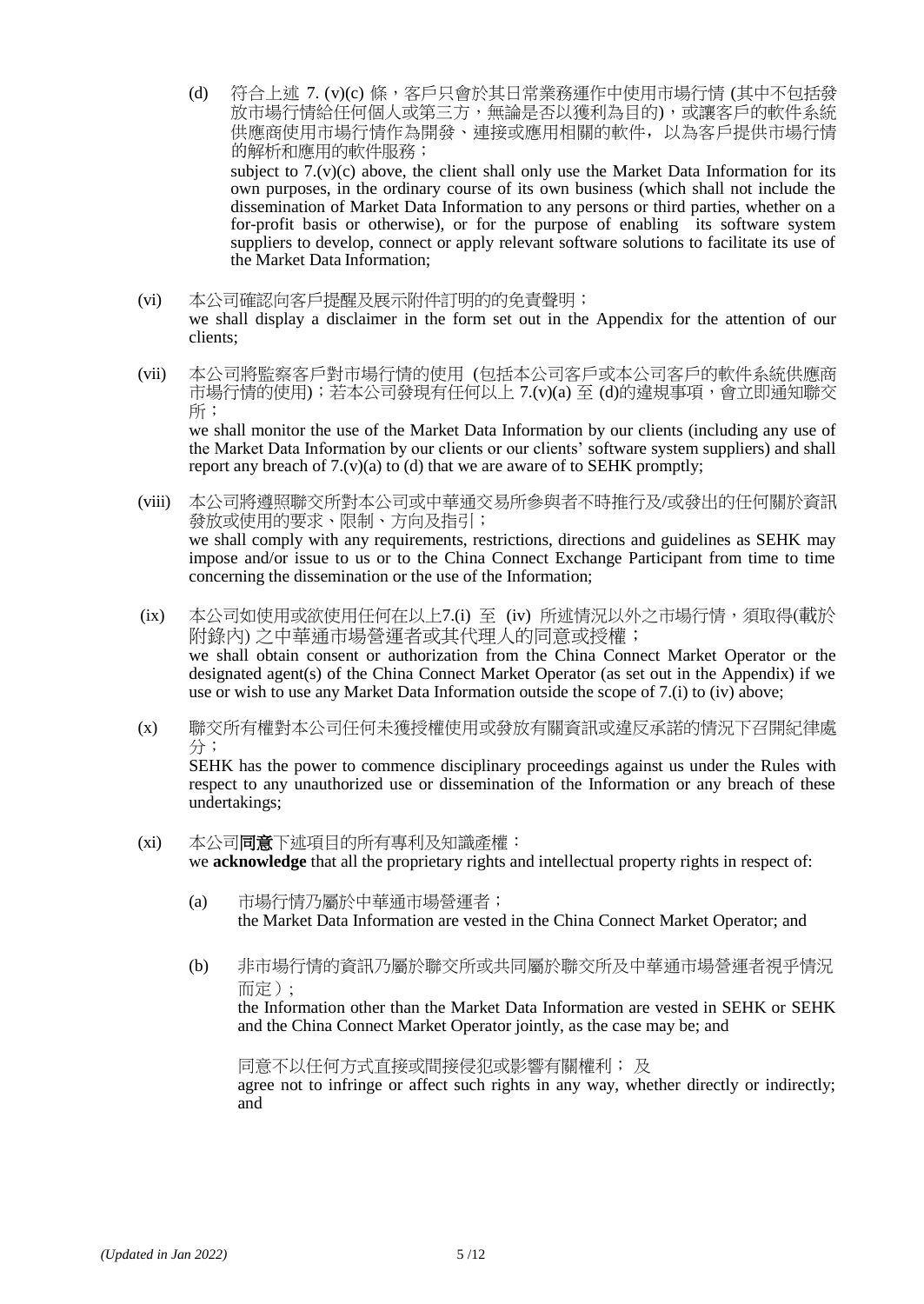(xii) 本公司進一步同意香港交易所資訊服務有限公司,已獲授權代表聯交所處理在承諾書內 提述關於發放及使用資訊的事項。 we further **acknowledge** that HKEX Information Services Limited is authorized to act or SEHK to deal with matters in relation to the dissemination and use of the Information as

described in these undertakings.

在下方簽署後,即代表本公司同意按此表格所述的私隱政策聲明處理個人資料。**By signing below, we consent to the processing of personal data in accordance with the Privacy Policy Statement included in this form.**

| 簽署人姓名<br>Name of Signatory                                                      |  | 職銜<br>Position | 負責人員<br>Responsible Officer |
|---------------------------------------------------------------------------------|--|----------------|-----------------------------|
| 交易所参與者簽署<br>連同公司印章<br>Signature of Exchange<br>Participant with<br>Company Chop |  | 日期<br>Date     |                             |
|                                                                                 |  |                |                             |

必須由交易所參與者之負責人員簽署。

The signatory shall be a Responsible Officer of the Exchange Participant.

1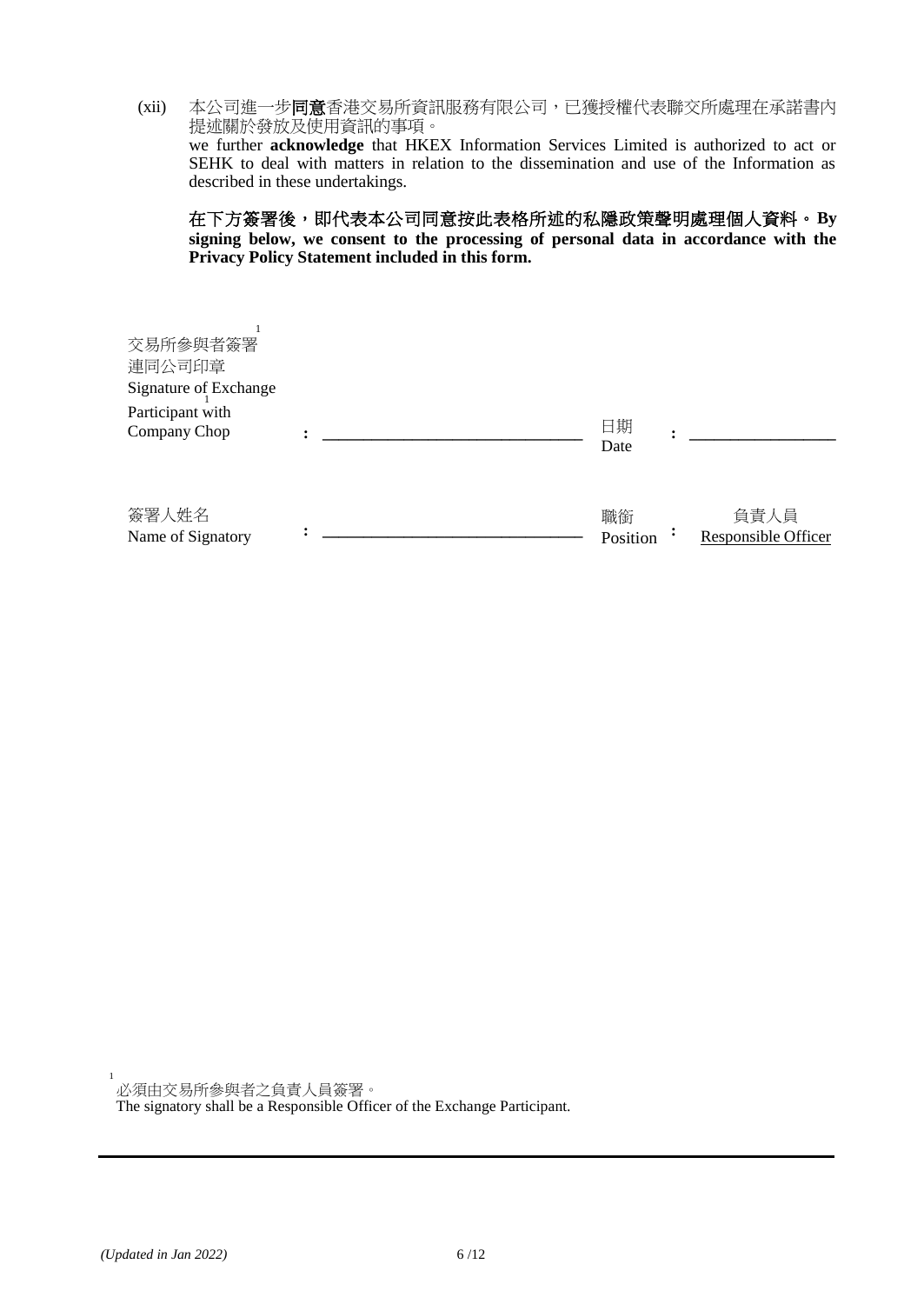## **APPENDIX I**

### **China Connect Market Operator**

### Shanghai Stock Exchange

### **Designated agent of the China Connect Market Operator**

China Investment Information Services Limited

### **Market Data Information**

| <b>Message Type*</b>             | <b>Field Description*</b>   | <b>General Description of Information in respect</b> |
|----------------------------------|-----------------------------|------------------------------------------------------|
|                                  |                             | of China Connect Securities <sup>#</sup>             |
| 611, 621, 655, 660 Security Code |                             | Stock Code (股票代碼)                                    |
| 660                              | LastPrice                   | Latest Price (最新成交價)                                 |
| 660                              | OpeningPrice                | Opening Price (今日開盤價)                                |
| 655                              | <b>BidPrice</b>             | Current Bid Price (當前買入價)                            |
| 655                              | <b>AggregateBidQuantity</b> | Number of Shares at Current Bid (當前買入量)              |
| 655                              | AskPrice                    | Current Ask Price (當前賣出價)                            |
| 655                              | <b>AggregateAskQuantity</b> | Number of Shares at Current Ask (當前賣出量)              |
| 660                              | <b>SharesTraded</b>         | Shares Traded (成交數量)                                 |
| 660                              | Turnover                    | Turnover (成交金額)                                      |
| 660                              | HighPrice                   | High Price (最高價)                                     |
| 660                              | LowPrice                    | Low Price (最低價)                                      |
| 611                              | PreviousClosingPrice        | Previous Closing Price (昨日收盤價)                       |
| 621                              | SecurityTradingStatus       | Suspend Flag (停牌標示)                                  |

**\*Message Type (***MsgType) and Field Description as per HKEX Orion Market Data Platform China Connect (Securities) (OMD-CC) interface specification for OMD-CC subscribers*

**#** *China Connect Securities (as defined in Chapter 1 and Chapter 14A of the Rules)*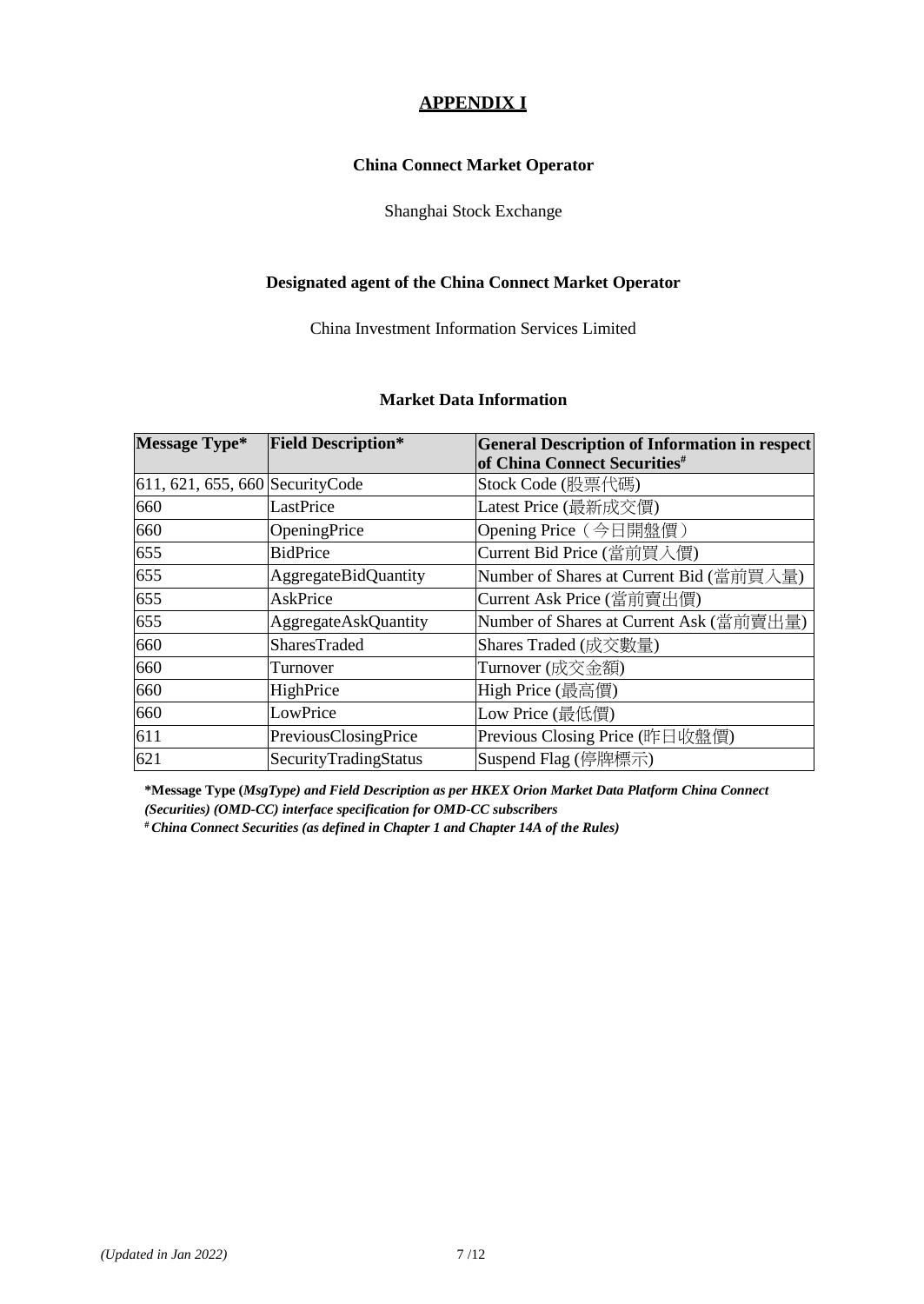### **Disclaimer**

"SHANGHAI STOCK EXCHANGE ENDEAVOURS TO ENSURE THE ACCURACY AND RELIABILITY OF THE INFORMATION PROVIDED BUT DOES NOT GUARANTEE ITS ACCURACY OR RELIABILITY AND ACCEPT NO LIABILITY (WHETHER IN TORT OR CONTRACT OR OTHERWISE) FOR ANY LOSS OR DAMAGE ARISING FROM ANY INACCURACIES OR OMISSIONS"

「上海證券交易所盡力保證所提供資訊的準確和可靠度,但不能確保其絕對準確和可靠 ,亦不對因資訊不準確或遺漏而導致的任何損失或損害承擔責任。」

「上海证券交易所尽力保证所提供信息的准确和可靠度,但不能确保其绝对准确和可靠 ,亦不对因信息不准确或遗漏而导致的任何损失或损害承担责任。」

AND

"THE STOCK EXCHANGE OF HONG KONG LIMITED, ITS HOLDING COMPANY AND/OR ANY SUBSIDIARIES OF SUCH HOLDING COMPANY ENDEAVOUR TO ENSURE THE ACCURACY AND RELIABILITY OF THE INFORMATION PROVIDED BUT DO NOT GUARANTEE ITS ACCURACY OR RELIABILITY AND ACCEPT NO LIABILITY (WHETHER IN TORT OR CONTRACT OR OTHERWISE) FOR ANY LOSS OR DAMAGE ARISING FROM ANY INACCURACIES OR OMISSIONS"

「香港聯合交易所有限公司、其控股公司及/或該等控股公司的任何附屬公司均盡力保 證所提供資訊的準確和可靠度,但不能確保其絕對準確和可靠,亦不對因資訊不準確或 遺漏而導致的任何損失或損害承擔責任。」

「香港联合交易所有限公司、其控股公司及/或该等控股公司的任何附属公司均尽力保 证所提供信息的准确和可靠度,但不能确保其绝对准确和可靠,亦不对因信息不准确或 遗漏而导致的任何损失或损害承担责任。」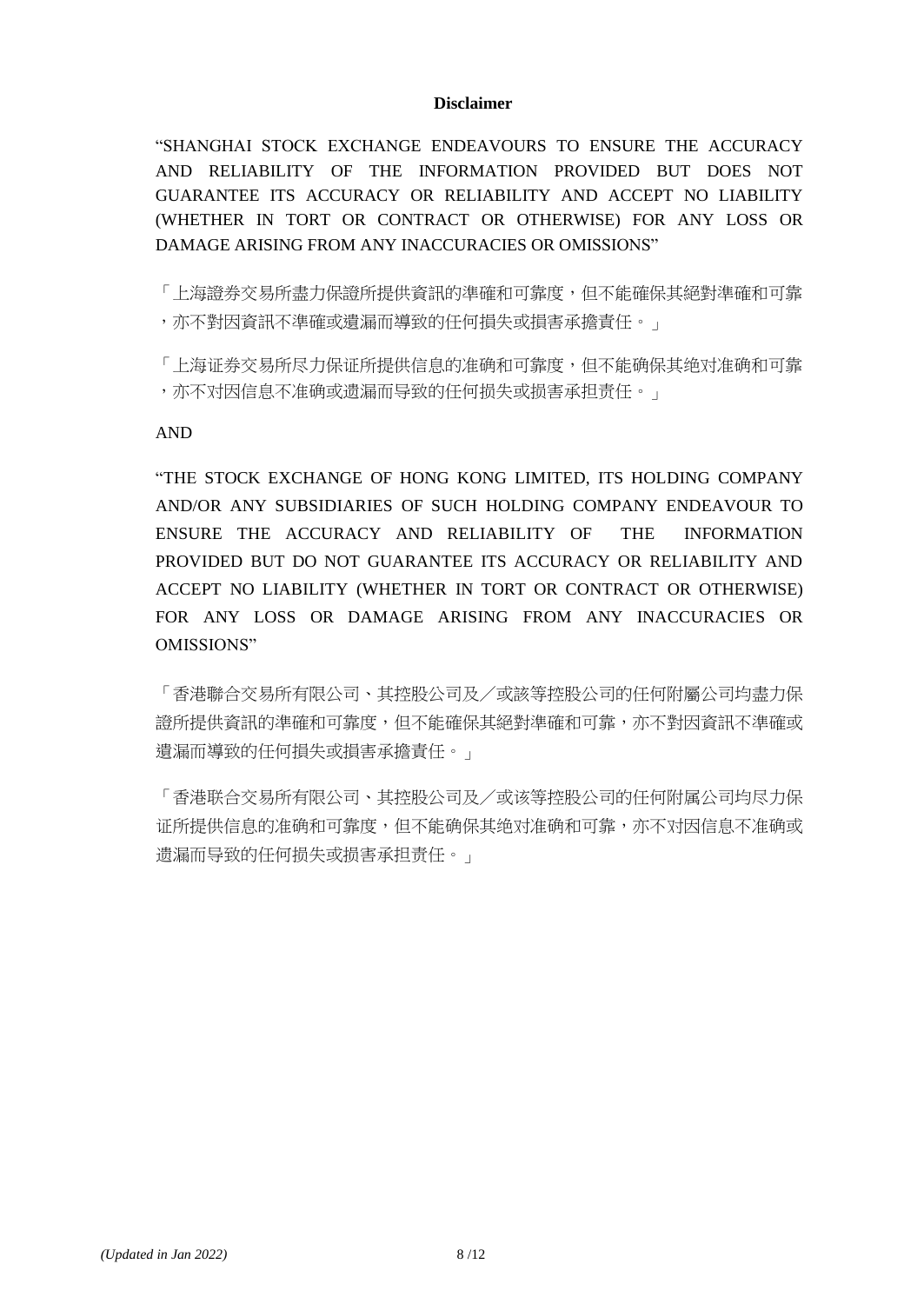## **APPENDIX II**

### **China Connect Market Operator**

### Shenzhen Stock Exchange

### **Designated agent of the China Connect Market Operator**

Shenzhen Securities Information Co. Limited

### **Market Data Information**

| <b>Message Type*</b>             | <b>Field Description*</b>   | <b>General Description of Information in respect</b> |
|----------------------------------|-----------------------------|------------------------------------------------------|
|                                  |                             | of China Connect Securities <sup>#</sup>             |
| 611, 621, 655, 660 Security Code |                             | Stock Code (股票代碼)                                    |
| 660                              | LastPrice                   | Latest Price (最新成交價)                                 |
| 660                              | OpeningPrice                | Opening Price (今日開盤價)                                |
| 655                              | <b>BidPrice</b>             | Current Bid Price (當前買入價)                            |
| 655                              | <b>AggregateBidQuantity</b> | Number of Shares at Current Bid (當前買入量)              |
| 655                              | AskPrice                    | Current Ask Price (當前賣出價)                            |
| 655                              | <b>AggregateAskQuantity</b> | Number of Shares at Current Ask (當前賣出量)              |
| 660                              | <b>SharesTraded</b>         | Shares Traded (成交數量)                                 |
| 660                              | Turnover                    | Turnover (成交金額)                                      |
| 660                              | HighPrice                   | High Price (最高價)                                     |
| 660                              | LowPrice                    | Low Price (最低價)                                      |
| 611                              | PreviousClosingPrice        | Previous Closing Price (昨日收盤價)                       |
| 621                              | SecurityTradingStatus       | Suspend Flag (停牌標示)                                  |

**\*Message Type (***MsgType) and Field Description as per HKEX Orion Market Data Platform China Connect (Securities) (OMD-CC) interface specification for OMD-CC subscribers*

**#** *China Connect Securities (as defined in Chapter 1 and Chapter 14B of the Rules)*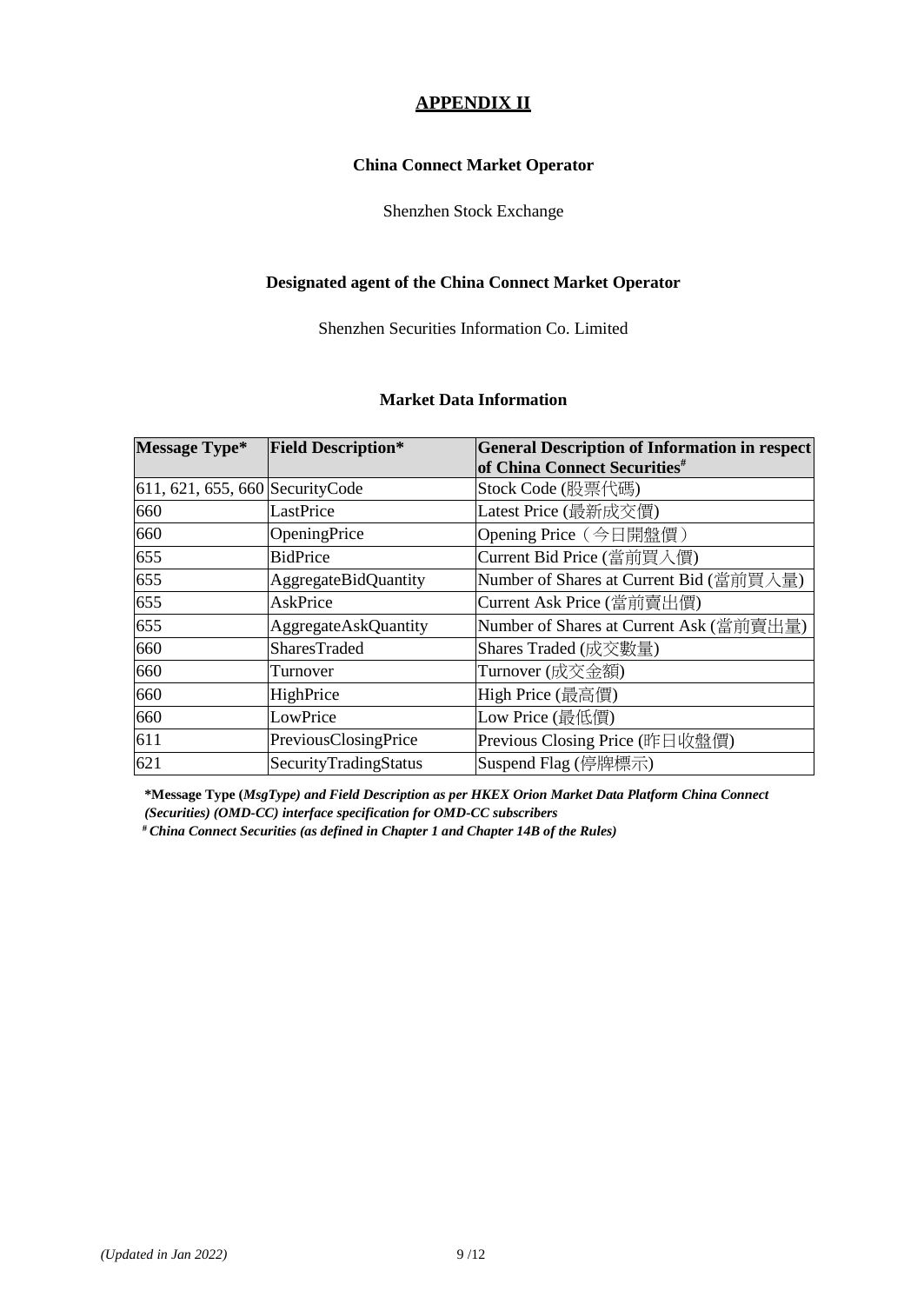### **Disclaimer**

"SHENZHEN STOCK EXCHANGE ENDEAVOURS TO ENSURE THE ACCURACY AND RELIABILITY OF THE INFORMATION PROVIDED BUT DOES NOT GUARANTEE ITS ACCURACY OR RELIABILITY AND ACCEPT NO LIABILITY (WHETHER IN TORT OR CONTRACT OR OTHERWISE) FOR ANY LOSS OR DAMAGE ARISING FROM ANY INACCURACIES OR OMISSIONS"

「深圳證券交易所盡力保證所提供資訊的準確和可靠度,但不能確保其絕對準確和可 靠,亦不對因資訊不準確或遺漏而導致的任何損失或損害承擔責任。」

「深圳证券交易所尽力保证所提供信息的准确和可靠度,但不能确保其绝对准确和可 靠,亦不对因信息不准确或遗漏而导致的任何损失或损害承担责任。」

AND

"THE STOCK EXCHANGE OF HONG KONG LIMITED, ITS HOLDING COMPANY AND/OR ANY SUBSIDIARIES OF SUCH HOLDING COMPANY ENDEAVOUR TO ENSURE THE ACCURACY AND RELIABILITY OF THE INFORMATION PROVIDED BUT DO NOT GUARANTEE ITS ACCURACY OR RELIABILITY AND ACCEPT NO LIABILITY (WHETHER IN TORT OR CONTRACT OR OTHERWISE) FOR ANY LOSS OR DAMAGE ARISING FROM ANY INACCURACIES OR OMISSIONS"

「香港聯合交易所有限公司、其控股公司及/或該等控股公司的任何附屬公司均盡力保 證所提供資訊的準確和可靠度,但不能確保其絕對準確和可靠,亦不對因資訊不準確或 遺漏而導致的任何損失或損害承擔責任。」

「香港联合交易所有限公司、其控股公司及/或该等控股公司的任何附属公司均尽力保 证所提供信息的准确和可靠度,但不能确保其绝对准确和可靠,亦不对因信息不准确或 遗漏而导致的任何损失或损害承担责任。」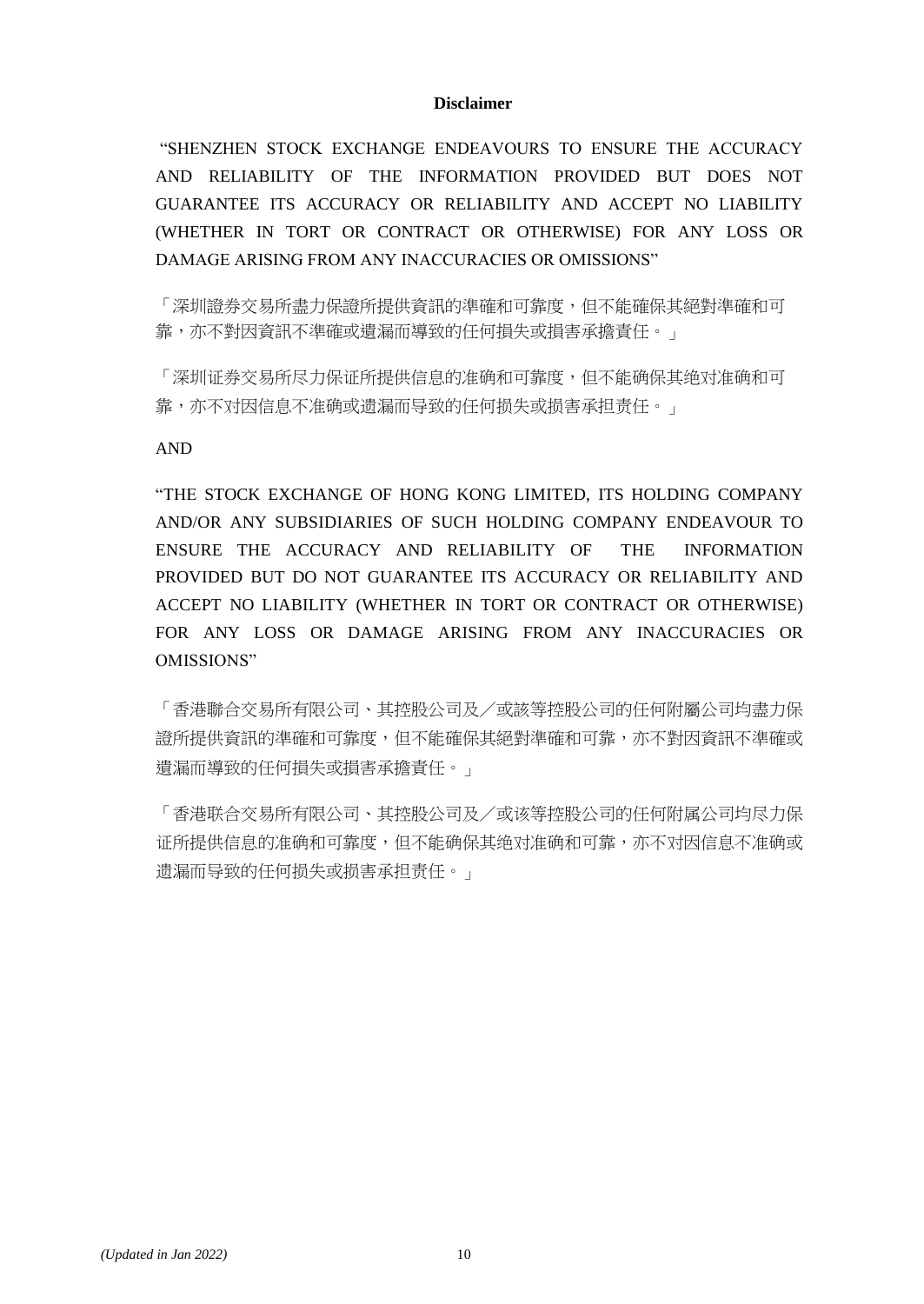#### 私 隱 政 策 聲 明

香港交易及結算所有限公司以及其不時的附屬公司(統稱「**本集團**」)(在本紀慶政策準明中,各自稱為「**香港支易所」**、「**我們」**<br>或「**本集團成員公司** 」,視適用情況而定)明白根據香港分為「有人<br>或「体集團成員公司」,視適用情況而定)明白根據香港法例第4<br>86章《個人資料(私隱)條例)(該「《**條例**》」)其在收集、特<br>有代信台法員科準確無誤。我們將會根據本私隱政策聲明使用我<br>持有的個人資料準確無誤。我們將會根據本私隱政策聲明使用我們 不 時 所 收 集 閣 下 的 個 人 資 料 。

我們定期檢討這項私隱政策聲明,並可能不時加以修訂或加入具體 指示、 政 策 及 條 款 。 本 私 隱 政 策 聲 明 如 有 任 何 重 要 修 訂 , 我 們會 通<br>過 閣 下 提 供 給 我 們 的 聯 絡 方 式 通 知 閣 下 , 也 會 按 读 (條 例 ) 的 規<br>定 , 讓 閣 下 可 以 透 過 屆 時 通 知 閣 下 的 途 徑 選 擇 拒 絕 接 收 此 類 修 訂 通 知 。 否 則 , 關 於 通 過 香 港 交 易 所 網 站 或 其 他 方 式而 提 供 給 我 們 的 個 人 資 料 , 閣 下 繼 續 使 用 香 港 交 易 所 網 站 或 繼 續維 持 與 我 們 的 關 係<br>即 被 視 為 同 意 並 接 受 此 項 私 隱 政 策 聲 明 ( 不 時修 訂 ) 。

如 對 這 項 私 隱 政 策 聲 明 或 我 們 如 何 使 用 閣 下 的 個 人 資 料 有 任 何疑 問 ,請 通 過 下 文 「 聯 繫 我 們 」 所 載 的 任 何 一 個 通 訊 渠 道 與 我 們聯 繫 。

我們會採取一切實際可行方法確保個人資料的安全,以及避免個人 資 料 在 未 經 授 權 或 意 外 的 情 況 下 被 取 用 、 刪 除 或 作 其 他 用 途 。這 包<br>括 在 實 物 具 體 上 、 技 術 上 及 程 序 上 的 適 當 安 全 措 施 , 確 保 只有 經 授 把 士 人 的 六 … 二 八 … 二

請注意:如 閣下沒有向我們提供個人資料(或有關 閣下代理人<br>的個人資料) ,我們可能無法提供閣下要求的資訊、或通信<br>務又或無法處理閣下的要求、申請、訂購或登記,亦可能無法執 行或履行監管職能 (定義見下文)

#### 目 的

我 們 或 會 為 了 以 下 目 的 而 不 時 收 集 閣 下 的 個 人 資 料 ( 包 括 但 不限 於 閣 下 的 姓 名 、 郵 寄 地 址 、 電 話 號 碼 、 電 郵 地 址 、 出 生 日 期和 登 入 名 稱 ) :

- 1 . 處 理 閣 下 的 申 請 、 訂 購 及 登 記 使 用 我 們 的 產 品 及 服 務 ;
- 2 . 執 行 或 履 行 香 港 交 易 所 以 及 任 何 由 其 作 為 認 可 控 制 人 的 公 司 ( 定 義 見 香 港 法 例 第 5 7 1 章 《 證 券 及 期 貨 條 例 》 ) 的 職 能 ( 「 監管 **職 能** 」 ) ;
- 3 . 向 閣 下 提 供 我 們 的 產 品 和 服 務 , 以 及 與 此 相 關 的 賬 戶 管 理 ; 4 . 進 行 研 究 和 統 計 分 析 ;

5 . 處理 閣下應聘香港交易所職位或工作的申請,以評估 閣下是否<br>為適合人選,並向 閣下的前僱主進行相關的背景查證;及6 .與上 网在日六年 一五日 福十 高加福王建山

**直接營銷**<br>如 閣下已經給予同意而其後並無撤回,我們也可能會使用 閣下的<br>姓名、郵寄地址、電話號碼和電郵地址,用以寄送宣傳資料,就香 港 交 易 所 以 及 本 集 團 其 他 成 員 公 司 的 金 融 和 資 訊 服 務 進行 直 接 營 銷 活 動 。

如 不 希 望 收 到 我 們 的 宣 傳 和 直 接 營 銷 資 料 , 或 不 希 望 收 到 某 類 宣傳 和直接營銷資料,又或不希望在某種途徑收到此類材料,請通過下<br>文「聯繫我們」所載的其中一種通訊渠道聯絡我們。為確保可以迅<br>速慮理 閣下的要求,請提供 閣下的全名、電郵地址、登入名稱及 元 《 三 一 品 ) 。 〈 「 」 「 」 「 」 「 」 」 「 」 「 」 」 「 」 「 」 」 「 」 「 」 」 「 」 」 「 」 「 」 」 「

**身份證號碼**<br>我們也可能會根據適用法律或規例又或任何對我們有管轄權限的監<br>管者的要求而收集並處理閣下的身份證號碼 · 另外亦可能因為需<br>要識別閣下的身份證號碼 ·<br>處理閣下的身份證號碼 ·

#### 轉 移 閣 下 的 個 人 資 料 作 直 接 營 銷

除非 閣下已經拒絕,否則我們可能會將 閣下的姓名、郵寄地址、<br>電話號碼和電郵地址轉交本集團其他成員公司,使其可向閣下寄<br>送宣傳資料,就其金融和資訊服務進行直接營銷活動。

#### 其 他 轉 移 個 人 資 料 的 情 況

為了以上一個或多於一個目的,閣下的個人資料可能會被:<br>1.轉交予本集團其他成員公司,而使本集團(在香港或其他地方<br>)的相關人員獲得 閣下的個人資料;就此,閣下同意將閣下的個人 資 料 轉 離 香 港 ; 2 . 提 供 予 任 何 向 香 港 交 易 所 及 / 或 本 集 團 在 香 港 或 其 他 地 方 的 其他

成員提供行政、電訊、電腦、付款、追收欠款、資料處理或其他服<br>務的代理、承判商或第三方;及<br>3.轉交予其他人士(收集資料時會通知閣下)。

#### 我 們 如 何 使 用 **c o o k i e s**

閣下通過香港交易所網站查閱我們的資訊或服務時,應當留意到網<br>站有使用 cookies。Cookies 是指結存在 閣下瀏覽器内的資料檔<br>。閣下進入香港交易所網站時,網站即在 閣下瀏覽器内自動安裝並 使 用 c o o k i e s 。 香 港 交 易 所 網 站 使 用 兩 種 c o o k i e s 。

Session Cookies: 一種只在 閣下瀏覽香港交易所網站期間留存 於 瀏 覽 器 内 的 短 暫 性 質 cook ies, 用 處 在 於 取 得 並 儲 存 配 置 資訊<br>及 管 理 網 站 , 包 括 「 攜 帶 」 資 訊 以 隨 閣 下 濁 覽 網 站 的 不 同 版頁 ,<br>譬 如 以 免 閣 下 每 到 一 個 版 頁 也 要 重 新 輸 人 資 訊 。 Session 言如必无闇」母均 個級員也女皇初欄八員部 3005101  $\circ$ 

PersistentCookies:一種留存於瀏覽器內較長時間的<br>cookies,用以編備關於香港交易所網站使用的匿名統計資料,<br>或追蹤和記錄使用者的習慣偏好。

香港交易所網站所用的cookies 不包含個人資料。閣下可以更改<br>瀏覽器或網路安全軟件中的設定,拒絕接受瀏覽器内的<br>cookies。不過,這樣或會令 閣下不能使用或啟動香港交易所網 站 中 的 某 些 功 能 。

### 法律與法規的遵守

香港交易所及本集團其他成員公司或要為了遵守適用法律及規例,<br>或遵守法院指令、博票或其他法定程序(無論於香港或非他地方)<br>,或遵從政府機關、執法機構或類似機構(無論位於香港或其他地<br>方)提出的要求,又或執行或履行監管職能,而必須保 留、處理及/或披露閣下的個人資料。香港交易所及本集團其他成員<br>公司或須披露 閣下的個人資料,以履行與 閣下的協議,或保護我<br>們或我們僱員的權利、財產或安全,又或執行或履行監管職能。

#### 公司重組

隨著我們持續發展業務,我們可能會重組集團架構或出現控制權易<br>手或聲那或另一份將會通知下,閣下的個人資料或會按道德運營的是<br>策聲明或另一份將會通知閣下的私隱政策聲明而移交繼續運營我<br>們業務或類似服務的第三方。此等第三方或在香港以外的地方,就<br>此等收購或重組而使用閣下個人資料的地點也可能不在香港。

#### 查 閱 及 更 正 個 人 資 料

根據該《條例》,閣下有權查明我們是否持有閣下的個人資<br>料、取得資料的備份及更正任何不準確資料,也可以要求們通知<br>閣下其持有資料的種類。如欲故事有關資料,須使用個人資料私隱<br>閣員(「**私隱專員**」)指定的表格(可於私隱專員公署的官方網站 下 載 ) 或 經 此 連 接

h t t p s : //www.pcpd.org.hk/english/publications/files/D forme.pdf提出。

如 欲 查 閱 和 更 正 個 人 資 料 , 或 查 閱 有 關 政 策 與 常 規 以 及 我 們 所 持有<br>資 料 種 類 , 應 以 書 面 及 郵 遞 形 式 提 出 要 求 ( 見 以 下 「 聯 繫 我 們 」 )  $\circ$ 

我們或會因應閣下查閱資料要求而產生的行政及實際成本而收取合 理 的 費 用 。

終 止 或 取 消 ☆ エスペン ... 我 們 會 隨 即 在 合 理 情 況 下 盡 快 終 止 處 理 閣 下 的 個 人 資 料 , 但 也 可<br>按 合 理 需 要 而 保 留 有 關 資 料 , 合 理 的 需 要 包 括 : 資 料 歸檔 ; 解 決 實 際或潛在的爭議;遵守適用法律及規例;履行與閣<br>下的任何協議;保障我們及我們僱員的權利、財產或安全;以及執<br>行或履行我們的職能、義務及責任等。

### 一 般 資 料

本 私 隱 政 策 聲 明 的 中 英 文 本 如 有 差 異 , 概 以 英 文 版 為 準 。

#### 聯 繫 我 們 郵 寄 :

香 港 中 環 康 樂 廣 場 8 號 交 易 廣 場 二 期 8 樓<br>香 港 交 易 及 結 算 所 有 限 公 司 個 人 資 料 隱 私 主 任 電 郵 :

Data Privacy @ H K E X . C O M . H K